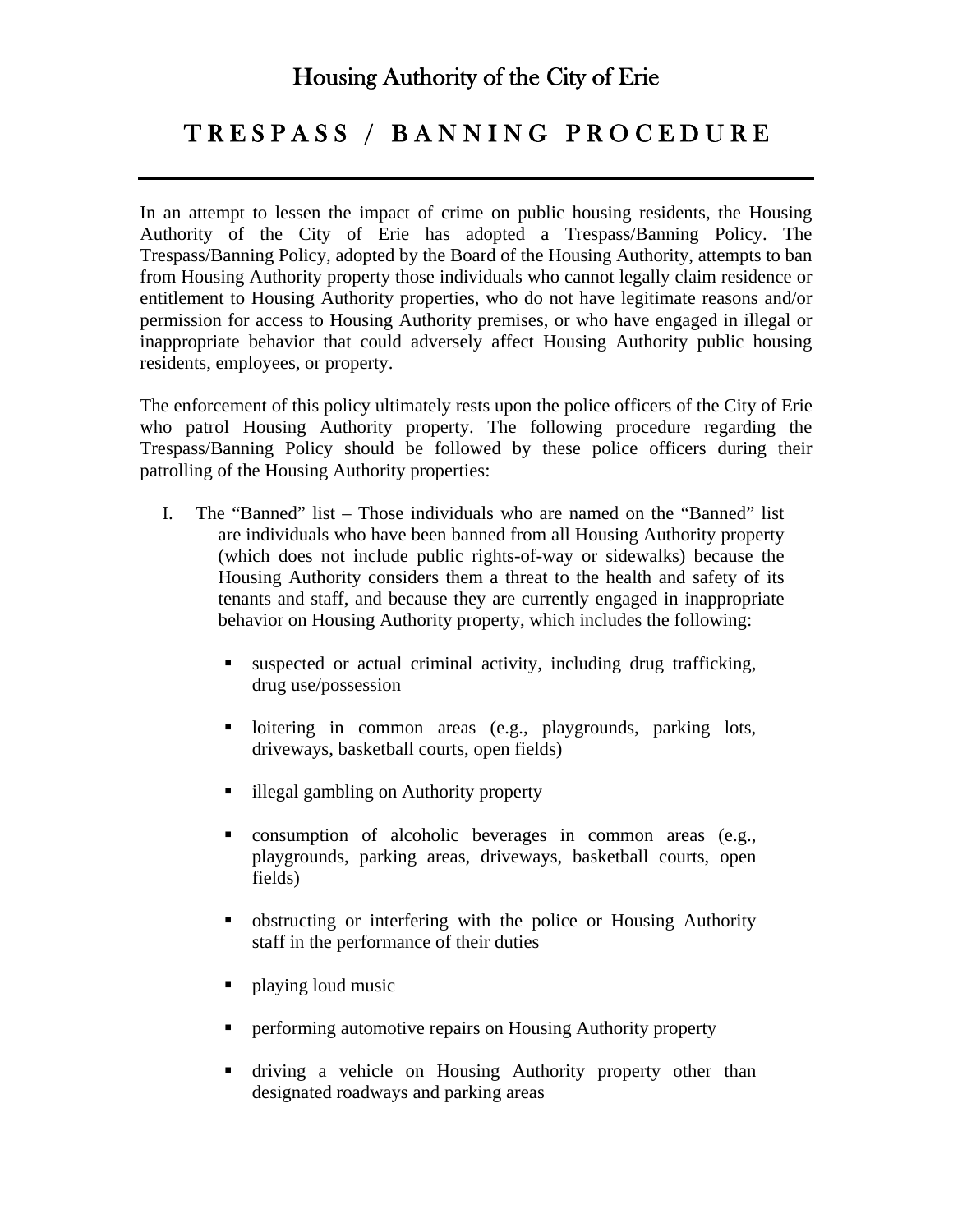- vandalizing or littering Housing Authority property
- congregating in common areas (e.g., playground, parking areas, driveways, basketball courts, open fields) after dark
- carrying a handgun or other prohibited weapon, without a license
- pointing and/or discharging a gun on Authority property
- bringing an animal onto Housing Authority property

Individuals identified for inappropriate behavior (listed above) **must also** have a history that includes one or more of the following:

- a. CONVICTION OF ANY OF THE FOLLOWING CRIMINAL ACTS
	- (1) Acts of violence
	- (2) Any drug violations
	- (3) Any firearms violations
	- (4) Non-violent felonies
	- (5) Disorderly conduct
	- (6) Protection form Abuse violations against a public housing tenant
	- (7) Loitering in aid of drug offense
	- (8) Defiant trespass
- b. EVICTION FROM PUBLIC HOUSING FOR REASONS OTHER THAN NONPAYMENT OF RENT.
- c. PREVIOUSLY-ISSUED TRESPASS WARNINGS BY THE ERIE POLICE DEPARTMENT.
- II. If a police officer observes an individual on Housing Authority property (not public rights-of-way or public sidewalks), which the officer has reasonable suspicion to believe is on the Housing Authority "Banned" list, the officer should take the following action:
	- a. OBTAIN THE ACTUAL IDENTITY OF THE INDIVIDUAL.
	- b. REFERENCE THE HOUSING AUTHORITY'S "BANNED" LIST AND DETERMINE WHETHER THE INDIVIDUAL HAS BEEN PLACED ON THE "BANNED" LIST.
		- (1) If the officer determines that the individual is on the "Banned" list, the officer shall provide verbal or written warning to the individual for defiant trespass. The officer shall notify the Housing Authority (on daily activity report) that the individual was warned for defiant trespass.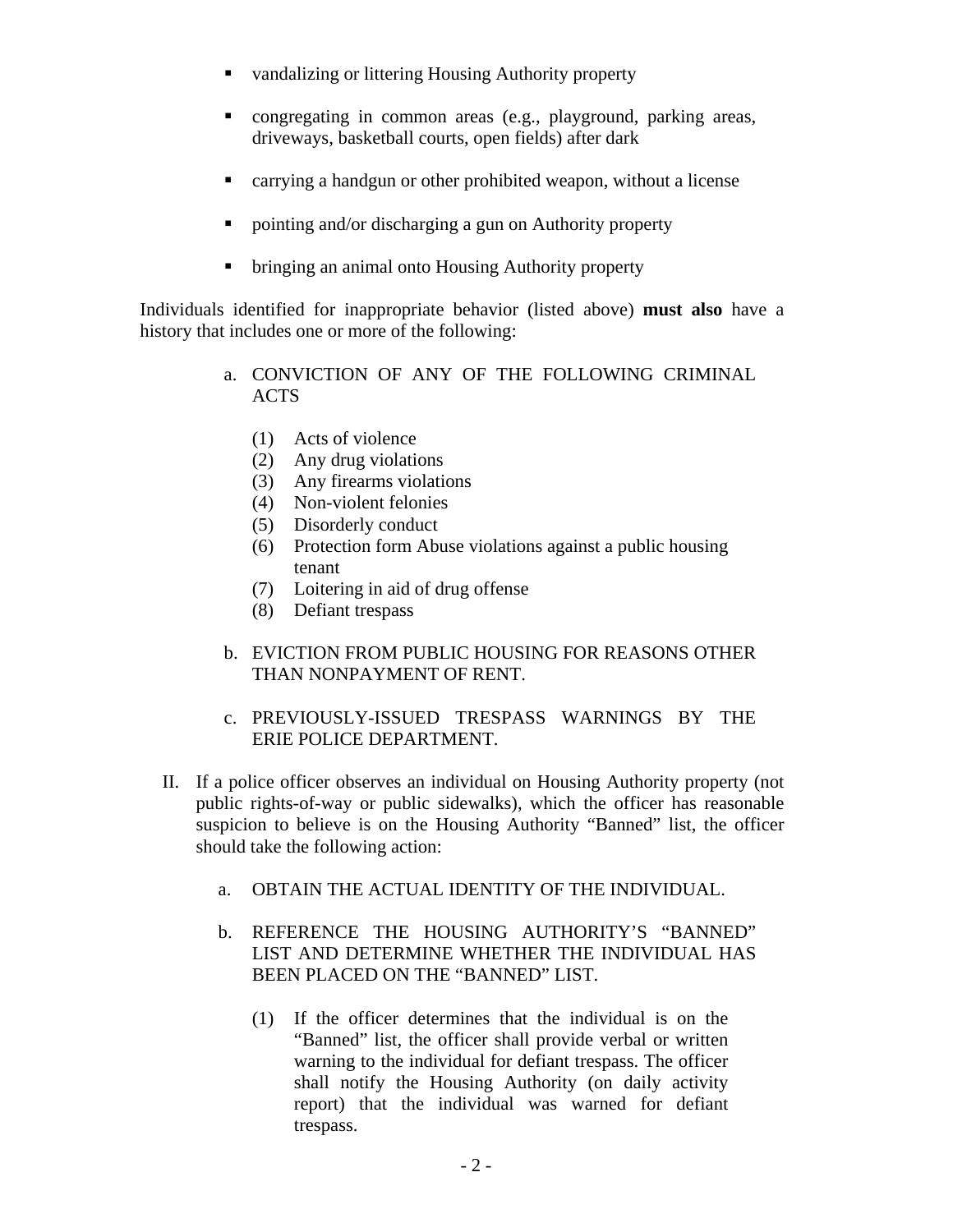- (2) If the officer determines the individual has been previously warned for being on the property, the officer should arrest the individual for defiant trespass.
- (3) In the event the individual is arrested for defiant trespass, the officer shall notify the Housing Authority (on daily activity report) that a previously warned individual was arrested for defiant trespass.
- III. If a police officer observes an individual engaging in "inappropriate behavior" as set forth in I. above, that individual should be identified and warned that his/her behavior could lead to "banning" from Housing Authority property. This warning should be noted on the officer's daily activity report.
- IV. The Housing Authority will update the "Banned" list based upon the information contained on the daily activity reports, information provided by the managers, or other sources available to the Authority. The "Banned" list will be updated and reissued monthly. Only the Executive Director has the authority to place individuals on the "Banned" list.
- V. Michael Fraley has been designated as the liaison officer for the Authority on this procedure. He can be contacted at 452-2425.
- VI. Procedure for an individual to apply to be removed from the Housing Authority of the City of Erie "Banned" list.
	- a. Any person who has been on the Housing Authority of the City "Banned" list for at least one year may apply in writing to the Executive Director of the Authority for removal from the list. They must be able to show proof they meet all of the following criteria.
		- Not have been on probation or parole for one year;
		- No violation(s) of the Trespass and Banning Policy for one year prior to applying for removal;
		- No pending criminal charges;
		- No convictions for criminal activity in the year prior to applying for removal from the "Banned" list; and
		- Not currently named in a Protection from Abuse Order.
	- b. If an individual applies for removal from the "Banned" list and can show they meet the criteria outlined in section A, a hearing will be scheduled with the Executive Director. It is the responsibility of